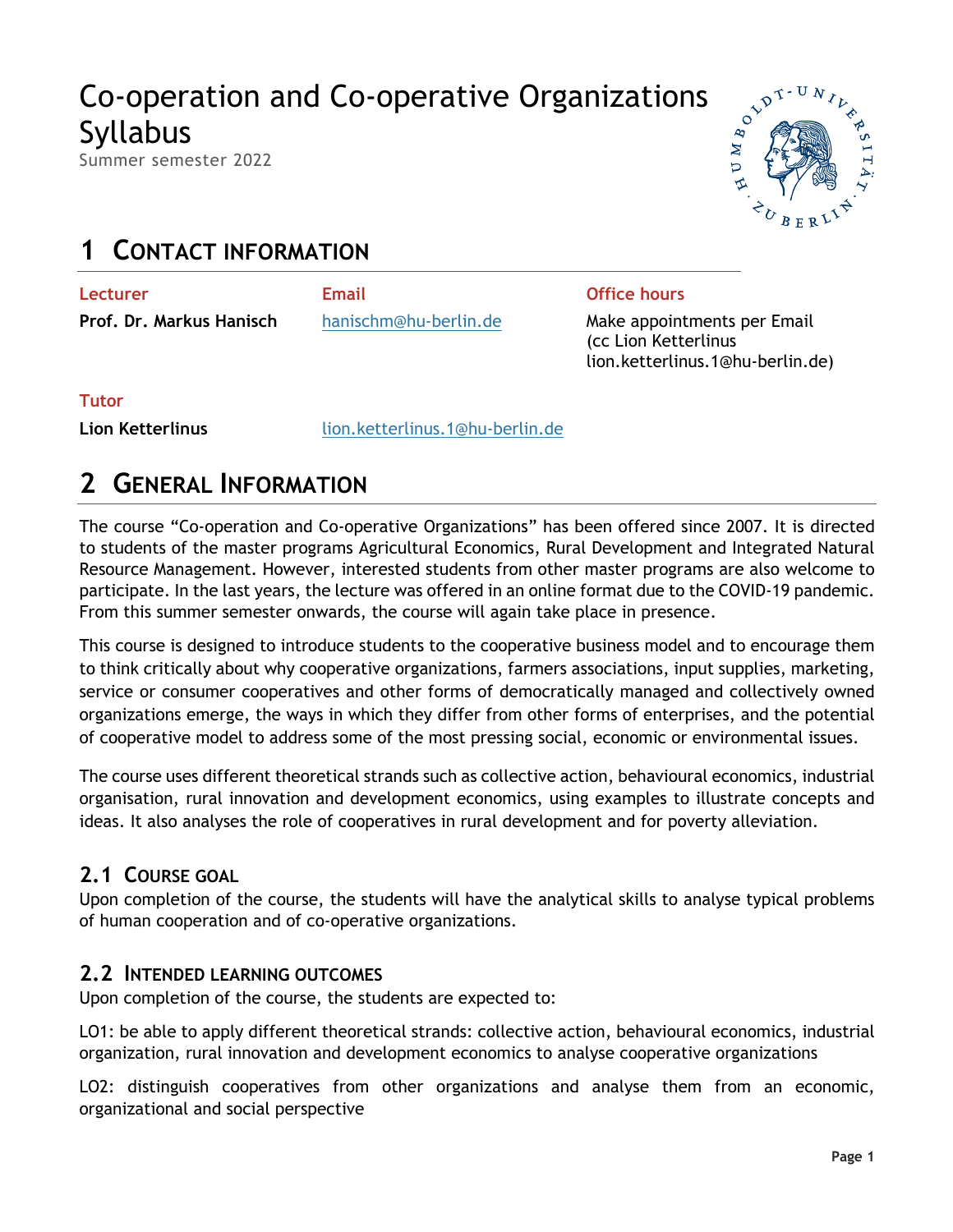LO3: understand the experience with cooperatives in developing contexts

LO4: professionally reproduce and combine arguments and insights from the cooperative studies literature and apply good scientific practices in order to write an own seminal paper

### **3 ORGANIZATION**

Classes will be on Thursdays from 08.15 hs to 12hs (CEST=UTC+2) in lecture hall two at Invalidenstraße 42. Please come a few minutes early so that you get into the learning environment and we can start on time.

We will use Moodle as learning platform and for communication. Please activate notifications on Moodle to receive any updates via email messages that are posted in the Moodle forum.

If necessary, we will use your HU email address to reach you individually and ask you to contact us using your HU account. We will do our best to answer you within 72 hours.

The classes will combine inputs from different lecturers with participatory activities among the students. Students are expected to read the course materials in advance, otherwise, their ability to learn and participate will be hindered.

During the classes, we will provide methodical inputs to improve your analytical skills and to facilitate the scientific writing process of your term paper.

### **4 COURSE MATERIALS**

For each class, there are required (theoretical, conceptual and empirical) and optional readings.

# **5 COURSE SCHEDULE**

**Overview**

| Week      | Lecturer            | <b>Topic</b>                                                          |
|-----------|---------------------|-----------------------------------------------------------------------|
| W1: 21/04 | Markus Hanisch      | Course outline and Introduction - Orientation                         |
| W2: 28/04 | Markus Hanisch      | Cooperation as a Pattern of (Human) Behaviour (LO 1)                  |
| W3: 05/05 | Markus Hanisch      | The Cooperative Model (LO 2)                                          |
| W4: 12/05 | Markus Hanisch      | Governance in the Cooperative (LO 2)                                  |
| W5: 19/05 | Markus Hanisch      | Cooperatives and Renewable Energy Transformation<br>(LO 2)            |
| W6: 26/05 | Himmelfahrt Holiday |                                                                       |
| W7: 02/06 | Aicha Mechri        | The cooperative from a value chain perspective (LO 1,<br>$2$ and $3)$ |
| W8: 09/06 | Marleen Thürling    | Cooperatives as Social Enterprises (LO 2)                             |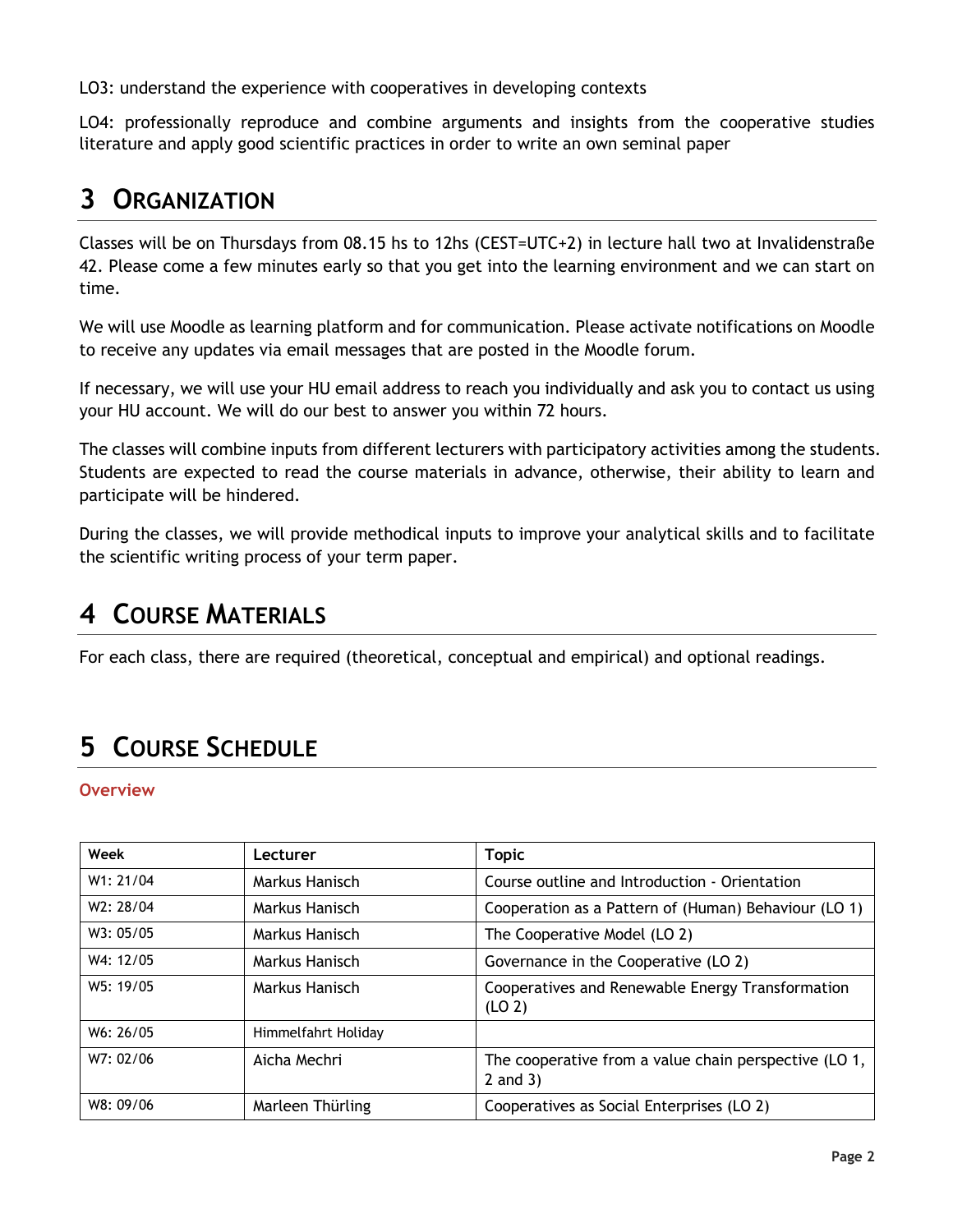|            | Markus Hanisch        | Empirical research structure and Research proposal<br>content (LO 4)     |
|------------|-----------------------|--------------------------------------------------------------------------|
| W9: 16/06  | Samuel Ahado          | Farmer organisations in transition and developing<br>economies (LO 3)    |
| W10: 23/06 | Ancuta Vamescu        | Coops for rural development in Romania / Coops in<br>rural development   |
| W11: 30/06 | Agustina Malvido      | The Cooperative and the Market (LO 1 and 2)                              |
| W12: 07/07 | Markus Hanisch        | Policies and Enabling Environments for Cooperative<br>Development (LO 3) |
| W13: 14/07 |                       | Colloquium: Research proposal presentations<br>(students)                |
| W14: 21/07 |                       | Colloquium: Research proposal presentations<br>(students)                |
| 23/07      | End of lecture period |                                                                          |

|                 | <b>Week Lecturer</b>     | <b>Topic description</b>                                                                                                                                                                                                                                                                                                                                                                                                                                            | <b>Readings</b>                                                                                                                                                                                                           |
|-----------------|--------------------------|---------------------------------------------------------------------------------------------------------------------------------------------------------------------------------------------------------------------------------------------------------------------------------------------------------------------------------------------------------------------------------------------------------------------------------------------------------------------|---------------------------------------------------------------------------------------------------------------------------------------------------------------------------------------------------------------------------|
| $W1$ :<br>21/04 | <b>Markus</b><br>Hanisch | Course outline and Introduction - Orientation                                                                                                                                                                                                                                                                                                                                                                                                                       |                                                                                                                                                                                                                           |
|                 |                          | Overview over the course, lecturers, and topics.<br>Access to Moodle platform. Rules for dealing with<br>literature and handouts. Requirements for earning<br>credits and deadlines for topic selection and<br>research proposal submission.                                                                                                                                                                                                                        |                                                                                                                                                                                                                           |
| W2:<br>28/04    | <b>Markus</b><br>Hanisch | Cooperation as a Pattern of (Human) Behaviour<br>(LO <sub>1</sub> )<br>Research in economics and human-evolutionary<br>behaviour has shown that individuals are far more<br>concerned about the well-being of others than<br>previously assumed, laying a ground for<br>cooperation. The lecture gives an introduction into<br>concepts and a framework to analyse cooperation,<br>while also discussing the actual situation in terms of<br>cooperative behaviour. | Required:                                                                                                                                                                                                                 |
|                 |                          |                                                                                                                                                                                                                                                                                                                                                                                                                                                                     | Cardenas, J.C. and Carpenter, J. (2008). Behavioural<br>Development Economics: Lessons from Field Labs in the<br>Developing World. Journal of Development Studies 44 (3):<br>337-364.                                     |
|                 |                          |                                                                                                                                                                                                                                                                                                                                                                                                                                                                     | Ostrom, E. (2010). Analyzing collective action.<br>Agricultural Economics, 41, 155-166.                                                                                                                                   |
|                 |                          |                                                                                                                                                                                                                                                                                                                                                                                                                                                                     | Optional:                                                                                                                                                                                                                 |
|                 |                          |                                                                                                                                                                                                                                                                                                                                                                                                                                                                     | Kollock K. (1988) Social Dilemmas: The anatomy of<br>cooperation. Annual Review of Sociology, 24, 183,214.                                                                                                                |
| W3:<br>05/05    | <b>Markus</b>            | The Cooperative Model (LO 2)                                                                                                                                                                                                                                                                                                                                                                                                                                        | Required                                                                                                                                                                                                                  |
|                 | Hanisch                  | Presentation and discussion of different cooperative<br>definitions and their historical development and<br>relevance worldwide. Analysis of their different<br>functions and roles in comparison with investor-<br>oriented firms, NGOs, unions, and governments.                                                                                                                                                                                                  | Krivokapic-Skoko, Branka (2002): The Concept and<br>Classifications of Agricultural Co-operatives. Australian<br>Centre for Co-operative Research and Development.<br>Bathurst, Australia (ACCORD Paper, 8).<br>Optional: |
|                 |                          |                                                                                                                                                                                                                                                                                                                                                                                                                                                                     | Torgenson, R. (1997): Evolution of Cooperative Thought,<br>Theory and Purpose. Journal of Cooperatives.                                                                                                                   |
|                 |                          |                                                                                                                                                                                                                                                                                                                                                                                                                                                                     | Grashuis, J.; Cook, M. L. (2018): An examination of new<br>generation cooperatives in the upper Midwest: Successes,<br>failures and limitations. In Annals of Public and<br>Cooperative Economics 89 (4), pp. 623-644.    |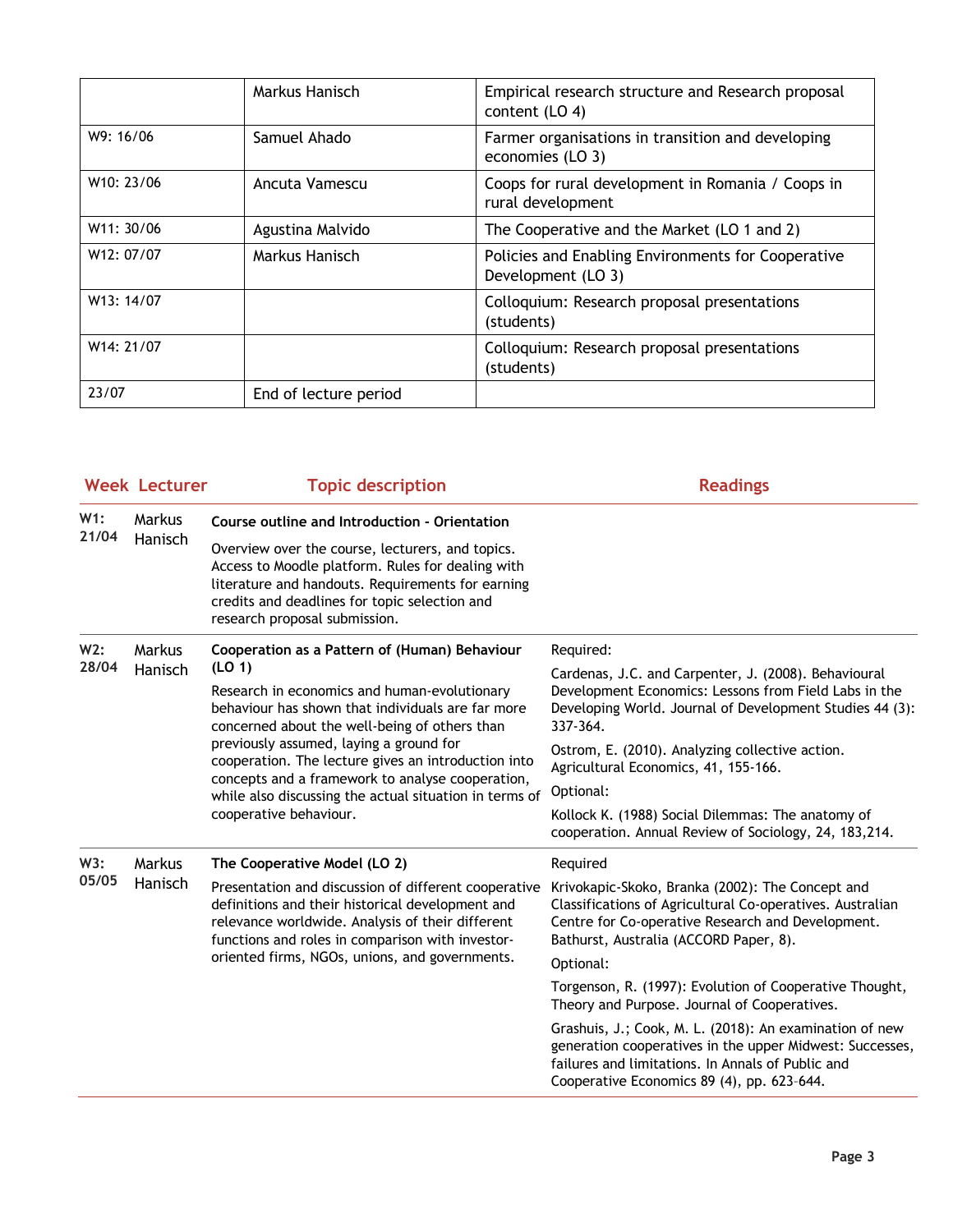|              | <b>Week Lecturer</b> | <b>Topic description</b>                                                                                                                                                                                                                                                                                                                                                                                                                                                                                                                                                               | <b>Readings</b>                                                                                                                                                                                                                                                                    |
|--------------|----------------------|----------------------------------------------------------------------------------------------------------------------------------------------------------------------------------------------------------------------------------------------------------------------------------------------------------------------------------------------------------------------------------------------------------------------------------------------------------------------------------------------------------------------------------------------------------------------------------------|------------------------------------------------------------------------------------------------------------------------------------------------------------------------------------------------------------------------------------------------------------------------------------|
| W4:<br>12/05 | Markus<br>Hanisch    | Governance in the Cooperative (LO 2)                                                                                                                                                                                                                                                                                                                                                                                                                                                                                                                                                   | Required:                                                                                                                                                                                                                                                                          |
|              |                      | In recent literature cooperatives have been<br>described as hybrid organizations between markets<br>and hierarchies. The lecture introduces the analysis<br>of the cooperative firm. Typical agency,<br>information and contractual relationships are<br>introduced and discussed. Problems of cooperative<br>management and control are described and<br>analysed in a comparative perspective. Links to<br>transaction cost and information cost schools of<br>thought explain what types of problems in the<br>market give rise to different types of cooperative<br>organizations. | Bijman, J., Hanisch, M., and van der Sangen, G. (2014).<br>Shifting control? The changes of internal governance in<br>agricultural cooperatives in the EU. Annals of Public and<br>Cooperative Economics, 85(4): 641-661.<br>Nilsson, J. (2001): Organisational principles for co- |
|              |                      |                                                                                                                                                                                                                                                                                                                                                                                                                                                                                                                                                                                        | operative firms. In Scandinavian Journal of Management<br>17 (3), pp. 329-356.                                                                                                                                                                                                     |
| W5:          | Markus<br>Hanisch    | <b>Cooperatives and Renewable Energy</b><br>Transformation (LO 2)<br>Over the last decade, Germany has witnessed a<br>boom of renewable-energy cooperatives, which<br>make an important contribution to a sustainable<br>energy transition and its social acceptance. The<br>lecture reviews this phenomenon and the changing<br>regulatory environment, also discussing<br>opportunities<br>and challenges of the cooperative model. We will<br>take a closer look at some case studies and recent<br>research on energy cooperatives, and discuss<br>potential term paper topics.    | Required:                                                                                                                                                                                                                                                                          |
| 19/05        |                      |                                                                                                                                                                                                                                                                                                                                                                                                                                                                                                                                                                                        | Herbes, C., Brummer, V., Rognli, J., Blazejewski, S. and<br>Gericke, N. (2017). Responding to policy change: New<br>business models for renewable energy cooperatives-<br>Barriers perceived by cooperatives' members. Energy<br>Policy, 109, 82-95.                               |
|              |                      |                                                                                                                                                                                                                                                                                                                                                                                                                                                                                                                                                                                        | Optional:                                                                                                                                                                                                                                                                          |
|              |                      |                                                                                                                                                                                                                                                                                                                                                                                                                                                                                                                                                                                        | Sagebiel, J., Müller, J. R. and Rommel, J. (2014). Are<br>consumers willing to pay more for electricity from<br>cooperatives? Results from an online Choice Experiment<br>in Germany. Energy Research & Social Science, 2, 90-101.                                                 |
|              |                      |                                                                                                                                                                                                                                                                                                                                                                                                                                                                                                                                                                                        | Yildiz, Ö. et al. (2015). Renewable energy cooperatives<br>as gatekeepers or facilitators? Recent developments in<br>Germany and a multidisciplinary research agenda. Energy<br>Research & Social Science, 6, 59-73.                                                               |
|              |                      |                                                                                                                                                                                                                                                                                                                                                                                                                                                                                                                                                                                        | Bauwens, T. (2016). Explaining the diversity of<br>motivations behind community renewable energy. Energy<br>Policy, 93, 278-290.                                                                                                                                                   |
|              |                      |                                                                                                                                                                                                                                                                                                                                                                                                                                                                                                                                                                                        | Klagge, B., and T. Meister. Energy cooperatives in<br>Germany-an example of successful alternative<br>economies? Local Environment 23.7 (2018): 697-716.                                                                                                                           |
| W6:<br>26/05 |                      | Himmelfahrt Holiday                                                                                                                                                                                                                                                                                                                                                                                                                                                                                                                                                                    |                                                                                                                                                                                                                                                                                    |
| W7:          | Aicha<br>Mechri      | The cooperative from a value chain perspective<br>(LO 1, 2 and 3)<br>The lecture introduces the concept of value chains,<br>lays the ground for value chain analysis and<br>explores the role of the cooperatives within the<br>entire the entire chain. Theoretical foundations<br>combine findings from industrial organization and<br>institutional economics. Using empirical examples,<br>the role of cooperatives in processes of upgrading<br>and governance of the value chain is highlighted.                                                                                 | Required:                                                                                                                                                                                                                                                                          |
| 02/06        |                      |                                                                                                                                                                                                                                                                                                                                                                                                                                                                                                                                                                                        | Saitone, T.L. and Sexton, R.J. (2017) Agri-food supply<br>chain: evolution and performance with conflicting                                                                                                                                                                        |
|              |                      |                                                                                                                                                                                                                                                                                                                                                                                                                                                                                                                                                                                        | consumer and societal demands. European Review of<br>Agricultural Economics 44: 634-657.                                                                                                                                                                                           |
|              |                      |                                                                                                                                                                                                                                                                                                                                                                                                                                                                                                                                                                                        | Candemir, A., Duvaleix, S. and Latruffe, L. (2021)<br>Agricultural Cooperatives and Farm Sustainability: a<br>literature review. Journal of Economic Surveys, pp:1-27                                                                                                              |
| W8:          | Marleen              | Cooperatives as Social Enterprises (LO 2)                                                                                                                                                                                                                                                                                                                                                                                                                                                                                                                                              | Required:                                                                                                                                                                                                                                                                          |
| 09/06        | Thürling             | Up to 500 Social Cooperatives exist in Germany,<br>with tendency to rise. Providing services for a<br>community, e.g. infrastructure, work integration,<br>education or care, they are linked to concepts of<br>Social Economy, Civil Society and the Third Sector.                                                                                                                                                                                                                                                                                                                    | Defourney/Nyssens. (2012). The emes approach of Social<br>Enterprises: http://www.emes.net/site/wp-<br>content/uploads/EMES-WP-12-03_Defourny-Nyssens.pdf<br>Optional:                                                                                                             |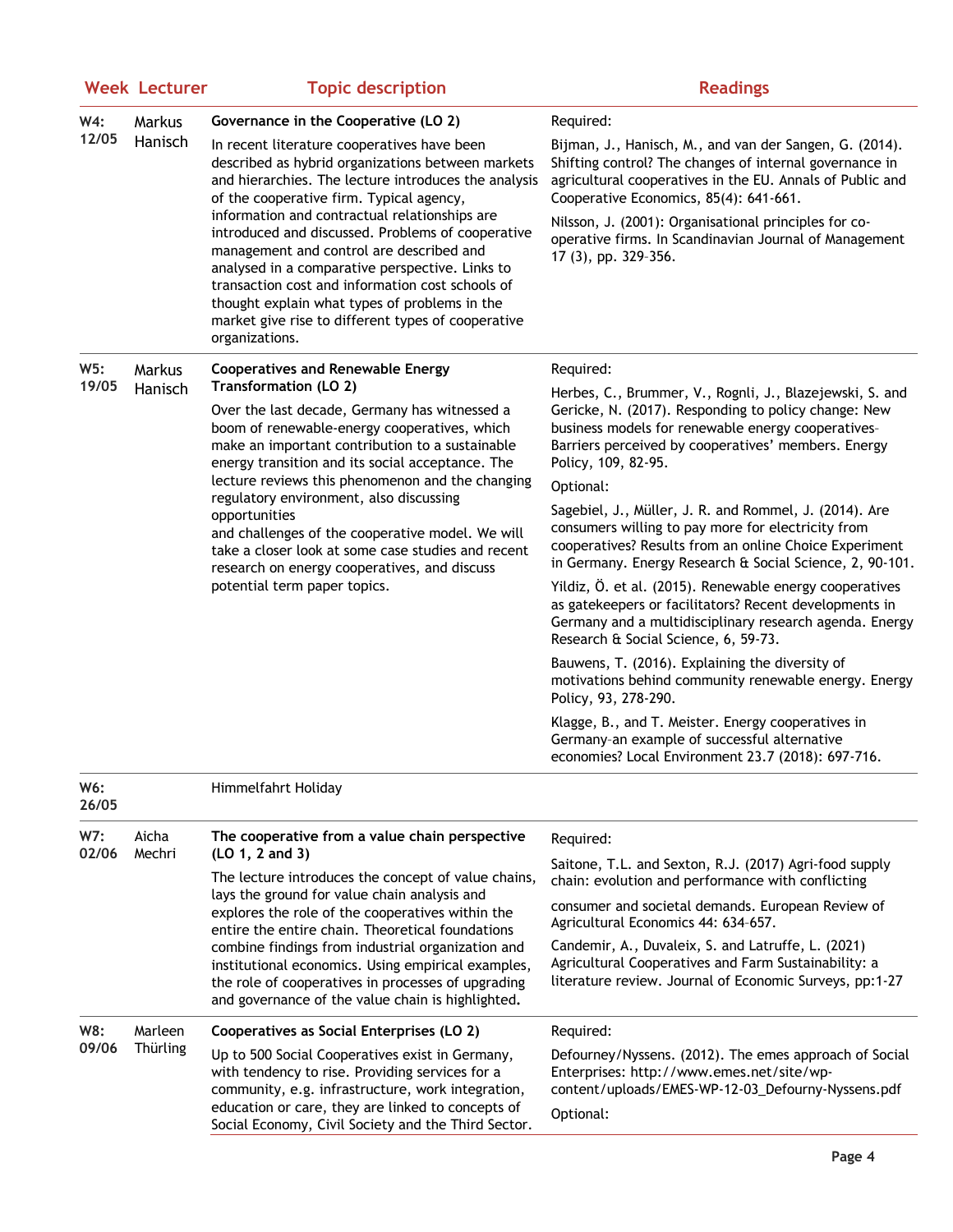|              | <b>Week Lecturer</b> | <b>Topic description</b>                                                                                                                                                                                                                                                                                                                                                                                                                                                                                                            | <b>Readings</b>                                                                                                                                                                                                                                                                                                                                                                                                                                                        |
|--------------|----------------------|-------------------------------------------------------------------------------------------------------------------------------------------------------------------------------------------------------------------------------------------------------------------------------------------------------------------------------------------------------------------------------------------------------------------------------------------------------------------------------------------------------------------------------------|------------------------------------------------------------------------------------------------------------------------------------------------------------------------------------------------------------------------------------------------------------------------------------------------------------------------------------------------------------------------------------------------------------------------------------------------------------------------|
|              |                      | In the lecture we will discuss linkages between<br>cooperatives and social enterprises and what makes<br>a Social Coop "social".                                                                                                                                                                                                                                                                                                                                                                                                    | Defourney/Nyssens. (2014). Social Cooperatives: When<br>Social Enterprises Meet the Cooperative Tradition:<br>https://papers.ssrn.com/sol3/papers.cfm?abstract_id=24<br>37884                                                                                                                                                                                                                                                                                          |
|              | Markus<br>Hanisch    | Empirical research structure and Research<br>proposal content (LO 4)                                                                                                                                                                                                                                                                                                                                                                                                                                                                |                                                                                                                                                                                                                                                                                                                                                                                                                                                                        |
|              |                      | Research paper structure, writing tips (style and<br>grammar, figures and tables, references) and<br>exercise.                                                                                                                                                                                                                                                                                                                                                                                                                      |                                                                                                                                                                                                                                                                                                                                                                                                                                                                        |
|              |                      | Peer feedback process explanation.                                                                                                                                                                                                                                                                                                                                                                                                                                                                                                  |                                                                                                                                                                                                                                                                                                                                                                                                                                                                        |
| W9:<br>16/06 | Samuel               | Farmer organisations in transition and developing<br>economies (LO 3)<br>In recent years, farmer organisations have received<br>renewed attention in the development context. In<br>line with the Sustainable Development Goals<br>Agenda, it is expected that farmer collective action<br>can promote social, economic, and environmental<br>targets.<br>This lecture provides insight to the theoretical and<br>empirical debates on the role and challenges of<br>farmer organisation in transition and developing<br>economies. | Required:                                                                                                                                                                                                                                                                                                                                                                                                                                                              |
|              | Ahado                |                                                                                                                                                                                                                                                                                                                                                                                                                                                                                                                                     | Shiferaw, B., Hellin, J., and Muricho, G. (2011).<br>Improving market access and agricultural productivity<br>growth in Africa: what role for producer organizations<br>and collective action institutions? Food Security, 3(4),<br>475-489.                                                                                                                                                                                                                           |
|              |                      |                                                                                                                                                                                                                                                                                                                                                                                                                                                                                                                                     | Fischer, E., and Qaim, M. (2012). Linking smallholders to<br>markets: determinants and impacts of farmer collective<br>action in Kenya. World Development, 40(6), 1255-1268.                                                                                                                                                                                                                                                                                           |
|              |                      |                                                                                                                                                                                                                                                                                                                                                                                                                                                                                                                                     | Mojo, D., Fischer, C., and Degefa, T. (2015). Social and<br>environmental impacts of agricultural cooperatives:<br>evidence from Ethiopia. International Journal of<br>Sustainable Development & World Ecology, 22(5), 388-<br>400.                                                                                                                                                                                                                                    |
|              |                      |                                                                                                                                                                                                                                                                                                                                                                                                                                                                                                                                     | Optional:                                                                                                                                                                                                                                                                                                                                                                                                                                                              |
|              |                      |                                                                                                                                                                                                                                                                                                                                                                                                                                                                                                                                     | Lerman, Z., Sedik, D., and Csaki, C. (2016). Agricultural<br>cooperatives in transition countries. LAP LAMBERT<br>Academic Publishing.                                                                                                                                                                                                                                                                                                                                 |
|              |                      |                                                                                                                                                                                                                                                                                                                                                                                                                                                                                                                                     | Wanyama, F. O., Develtere, P., and Pollet, I. (2008).<br>Encountering the evidence: cooperatives and poverty<br>reduction in Africa. Working Papers on Social and Co-<br>operative Entrepreneurship WP-SCE 08-02.                                                                                                                                                                                                                                                      |
| W10:         | Ancuta               | Coops for rural development in Romania / Coops                                                                                                                                                                                                                                                                                                                                                                                                                                                                                      | Required:                                                                                                                                                                                                                                                                                                                                                                                                                                                              |
| 23/06        | Vamescu              | in rural development                                                                                                                                                                                                                                                                                                                                                                                                                                                                                                                | Barna, C., & Vameșu, A. (2018). Social Economy and<br>Territorial Development in Romania-The Challenge of<br>Clustering Coops and New Social Enterprises in the<br>Post-Communist Re-Construction of Rural Production and<br>Trade Chains. In X. Itçaina & N. Richez-Battesti (Eds.),<br>Social and solidarity-based economy and territory: From<br>embeddedness to co-construction (pp. 133-164). P.I.E.<br>Peter Lang.<br>https://www.peterlang.com/document/1113496 |
|              |                      |                                                                                                                                                                                                                                                                                                                                                                                                                                                                                                                                     | Navarra, C., Borzaga, C., & Franchini, B. (2017).<br>Identifying processes and policies conducive to<br>cooperative development in Africa. An exploratory study<br>on cooperative development projects in the agricultural<br>sector. Summary, concluding remarks and hypotheses for<br>further work (No. 14). Euricse research report.                                                                                                                                |
|              |                      |                                                                                                                                                                                                                                                                                                                                                                                                                                                                                                                                     | Tortia, E., Valentinov, V., & Iliopoulos, C. (2013).<br>Agricultural cooperatives. Journal of Entrepreneurial and<br>Organizational Diversity.<br>https://doi.org/10.5947/jeod.2013.002                                                                                                                                                                                                                                                                                |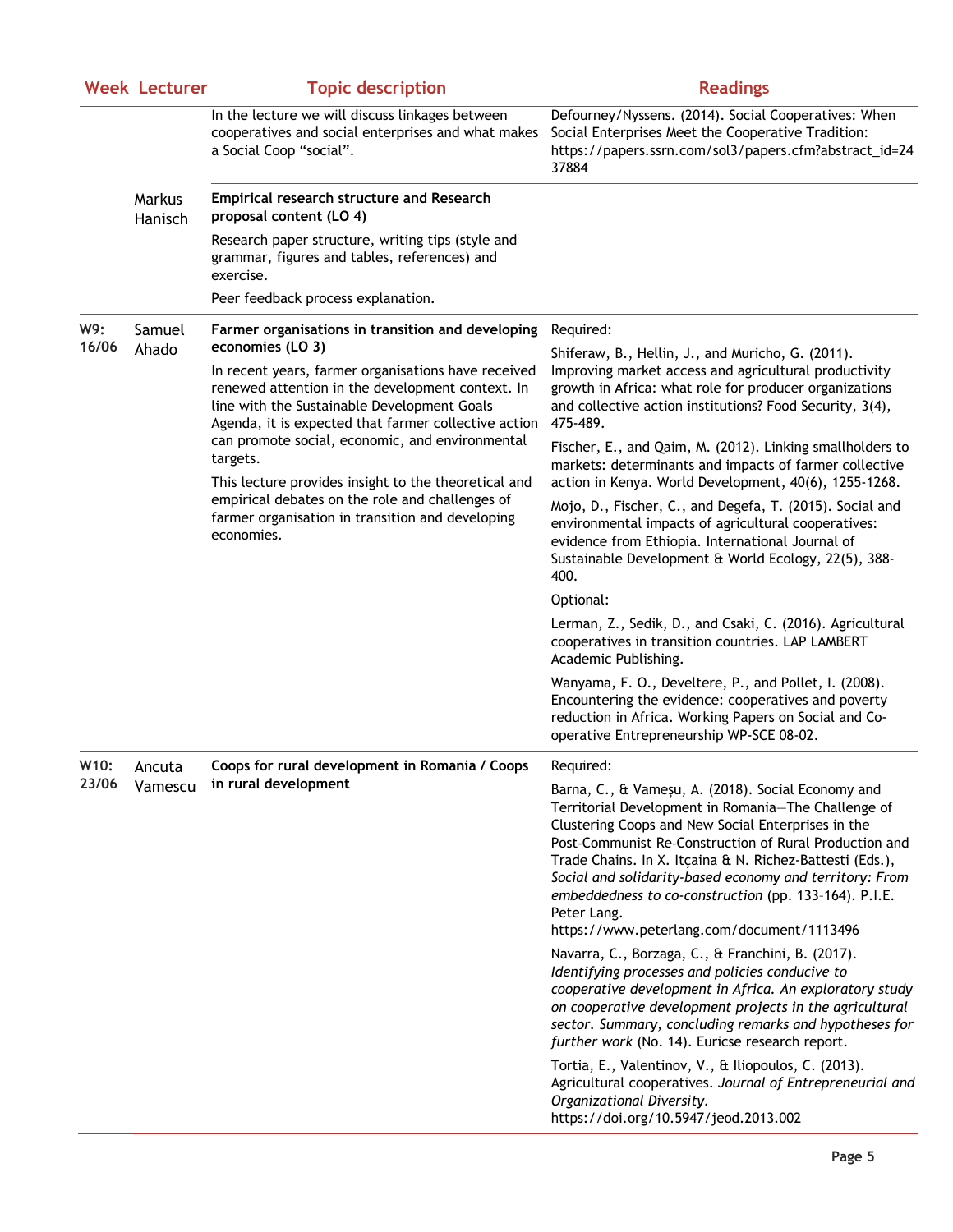|               | <b>Week Lecturer</b>         | <b>Topic description</b>                                                                                                                                                                                                                                                                | <b>Readings</b>                                                                                                                                                                                                                                                                    |
|---------------|------------------------------|-----------------------------------------------------------------------------------------------------------------------------------------------------------------------------------------------------------------------------------------------------------------------------------------|------------------------------------------------------------------------------------------------------------------------------------------------------------------------------------------------------------------------------------------------------------------------------------|
|               |                              |                                                                                                                                                                                                                                                                                         | Vameșu, A. (2021). Barometer of the Social Economy in<br>Romania. Annual research report on the Social economy<br>in Romania. https://alaturidevoi.ro/wp-<br>content/uploads/2022/03/Barometer-of-the-social-<br>economy-in-Romania.pdf                                            |
|               |                              |                                                                                                                                                                                                                                                                                         | Vameșu, A., Barna, C., & Opincaru, I. (2018). From public<br>ownership back to commons: Lessons learnt from the<br>Romanian experience in the forest sector. In P. Bance<br>(Ed.), CIRIEC Studies Series (Vol. 1, pp. 55-74). CIRIEC.<br>https://doi.org/10.25518/ciriec.css1chap3 |
| W11:          | Agustina                     | The Cooperative and the Market (LO 1 and 2)                                                                                                                                                                                                                                             | Required:                                                                                                                                                                                                                                                                          |
| 30/06         | Malvido<br>Markus<br>Hanisch | Industrial organization literature suggests that, in<br>situations of imbalanced markets, cooperatives can<br>play important roles in securing fair prices for<br>produce and inputs. The lecture combines<br>theoretical and empirical inputs to discuss the role                      | Sexton, R.J. (2012). Market Power, Misconceptions, and<br>Modern Agricultural Markets. American. Journal of<br>Agricultural Economics 95 (2): 209 219.                                                                                                                             |
|               |                              |                                                                                                                                                                                                                                                                                         | Maple syrup case:                                                                                                                                                                                                                                                                  |
|               |                              | of cooperatives in different markets.                                                                                                                                                                                                                                                   | Watch the Maple Syrup Heist video (Serie: Dirty Money,<br>season 1, episode 5)                                                                                                                                                                                                     |
|               |                              |                                                                                                                                                                                                                                                                                         | https://www.nytimes.com/2015/08/23/business/interna<br>tional/canadian-maple-syrup-producers-clash-with-<br>law.html                                                                                                                                                               |
|               |                              |                                                                                                                                                                                                                                                                                         | http://america.aljazeera.com/multimedia/2015/4/cana<br>da-syrup-cartel.html                                                                                                                                                                                                        |
|               |                              |                                                                                                                                                                                                                                                                                         | http://www.bbc.com/news/world-us-canada-39375257                                                                                                                                                                                                                                   |
| W12:          | Markus<br>Hanisch            | Policies and Enabling Environments for                                                                                                                                                                                                                                                  | Required:                                                                                                                                                                                                                                                                          |
| 07/07         |                              | Cooperative Development (LO 3)<br>The lecture discusses the role of enabling<br>environments for cooperative development with the<br>cases of legal reforms in Turkey and Vietnam the<br>lecture analyses the reasons for recent cooperative<br>development in some of these countries. | Brusselaers, Jan; Poppe, Krijn; García Azcarate, Tomas<br>(2014): Do Policy Measures Impact the Position and<br>Performance of Farmers' Cooperatives in the EU? In<br>Annals of Public and Cooperative Economics 85 (4), pp.<br>531-553.                                           |
|               |                              |                                                                                                                                                                                                                                                                                         | Ribašauskienė, Erika; Šumylė, Diana; Volkov, Artiom;<br>Baležentis, Tomas; Streimikiene, Dalia; Morkunas,<br>Mangirdas (2019): Evaluating Public Policy Support for<br>Agricultural Cooperatives. In Sustainability 11 (14), p.<br>3769.                                           |
|               |                              |                                                                                                                                                                                                                                                                                         | van der Sangen, Ger J.H. (2014): How to Regulate<br>Cooperatives in the EU? In The Dovenschmidt Quarterly 2<br>$(4)$ , pp. 131-146.                                                                                                                                                |
|               |                              |                                                                                                                                                                                                                                                                                         | Optional:                                                                                                                                                                                                                                                                          |
|               |                              |                                                                                                                                                                                                                                                                                         | Iliopoulos, Constantine (2013): Public Policy Support for<br>Agricultural Cooperatives: an Organizational Economics<br>Approach. In Annals of Public and Cooperative Economics<br>84 (3), pp. 241-252.                                                                             |
| W13:<br>14/07 |                              | Colloquium: Research proposal presentations<br>(students)                                                                                                                                                                                                                               |                                                                                                                                                                                                                                                                                    |
| W14:<br>21/07 |                              | Colloquium: Research proposal presentations<br>(students)                                                                                                                                                                                                                               |                                                                                                                                                                                                                                                                                    |
|               |                              | Ende Vorlesungszeitraum am 23.07                                                                                                                                                                                                                                                        |                                                                                                                                                                                                                                                                                    |
|               |                              |                                                                                                                                                                                                                                                                                         |                                                                                                                                                                                                                                                                                    |